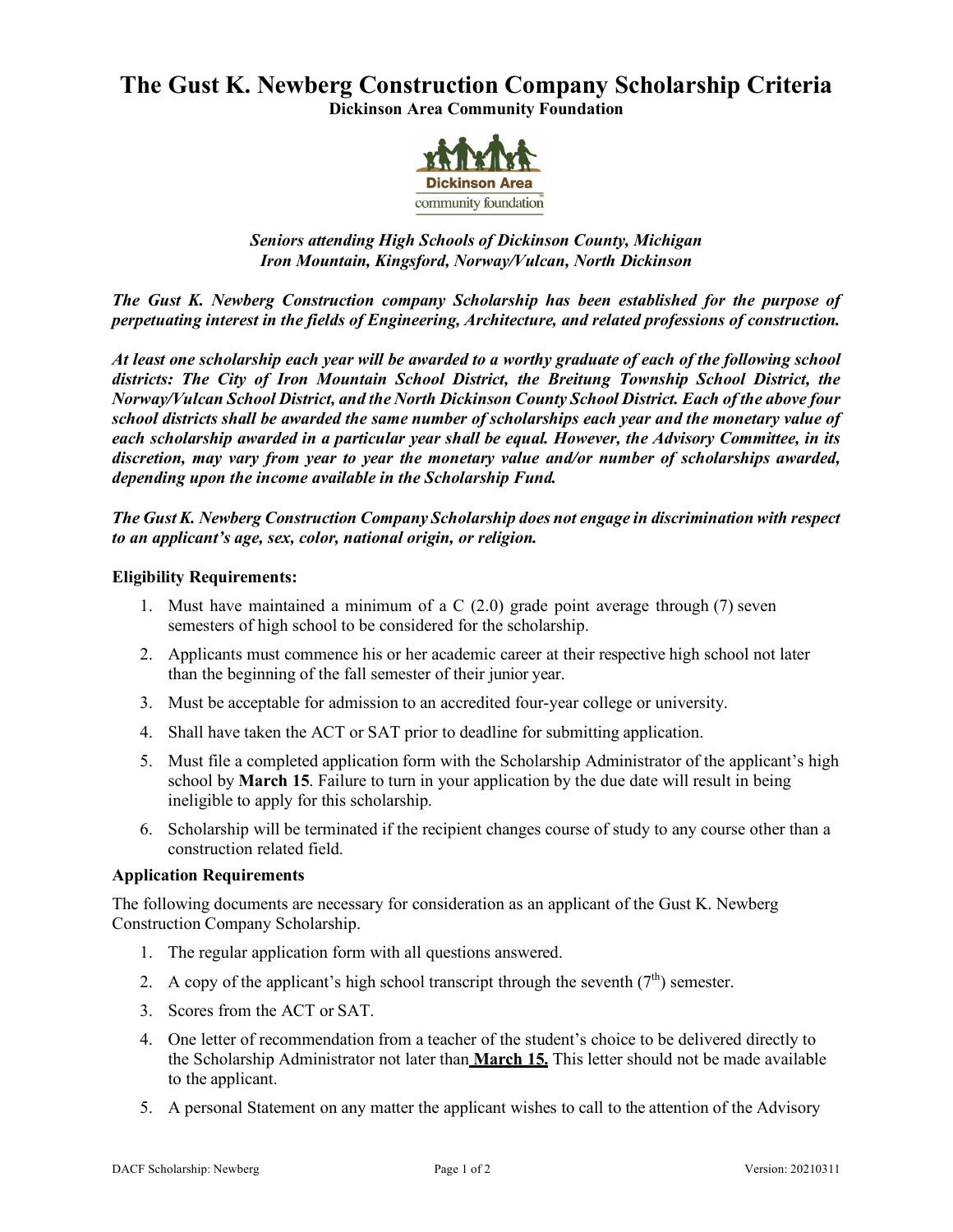Committee.

6. Applicant must state what field of Engineering or Architecture he/she will pursue, and how it applies to the construction industry.

## **Criteria for Selection**

- 1. Selection of a recipient will be made by a selection committee from each named school district and appointed according to the stipulations of the Advisory Committee.
- 2. The application of each candidate will be thoroughly reviewed based on the information requested.
- 3. Each member of a selection committee will be given copies of the application at least one week in advance of the selection meeting.
- 4. A candidate will be considered on the basis of scholastic performance in high school, potential to succeed based on the ACT or SAT scores, overall personality in relationship to effort, attitude and citizenship shown by his/her school record.
- 5. By May  $1<sup>st</sup>$ , the Advisory Committee members will be furnished with the names of the recipients, along with a summary sheet listing all of the applicants and pertinent data upon which selection was based. The recipient will be notified personally by a designated person in each school district appointed by the Selection Committee after it has been ascertained by the Advisory Committee that all requirements of the Scholarship have been met. The awards will be presented at an appropriate time, such as an awards assembly or commencement exercises.
- 6. Publicity regarding the recipients of the Gust K. Newberg Construction Company Scholarship will be released jointly for all schools in Dickinson County after the Advisory Committee has determined that all requirements of the Scholarship have been met. This will be coordinated through the Dickinson Area Community Foundation.

A letter from the Dickinson Area Community Foundation office will inform the student recipient. This will be mailed in early June. This letter will inform the student of the dollar amount of the scholarship, background history in regard to the donor or purpose of the scholarship, and check disbursement procedures. This letter will also request a graduation picture for use in a press release facilitated from the Foundation office.

#### **Renewal Criteria**

Scholarships will be renewed for up to four (4) years provided the student maintains a 2.0 GPA, remains a full-time student (12 credit hours per semester) in a four-year college or university, and remains in an engineering/construction related field of study. Procedures for submitting verification of continued eligibility are outlined in the Dickinson Area Community Foundation policy on check cashing, scholarship renewal and lost checks attached to this document.

#### **Disbursement Procedures**

Please see the Dickinson Area Community Foundation policy on check cashing, scholarship renewal, and lost checks attached to this document.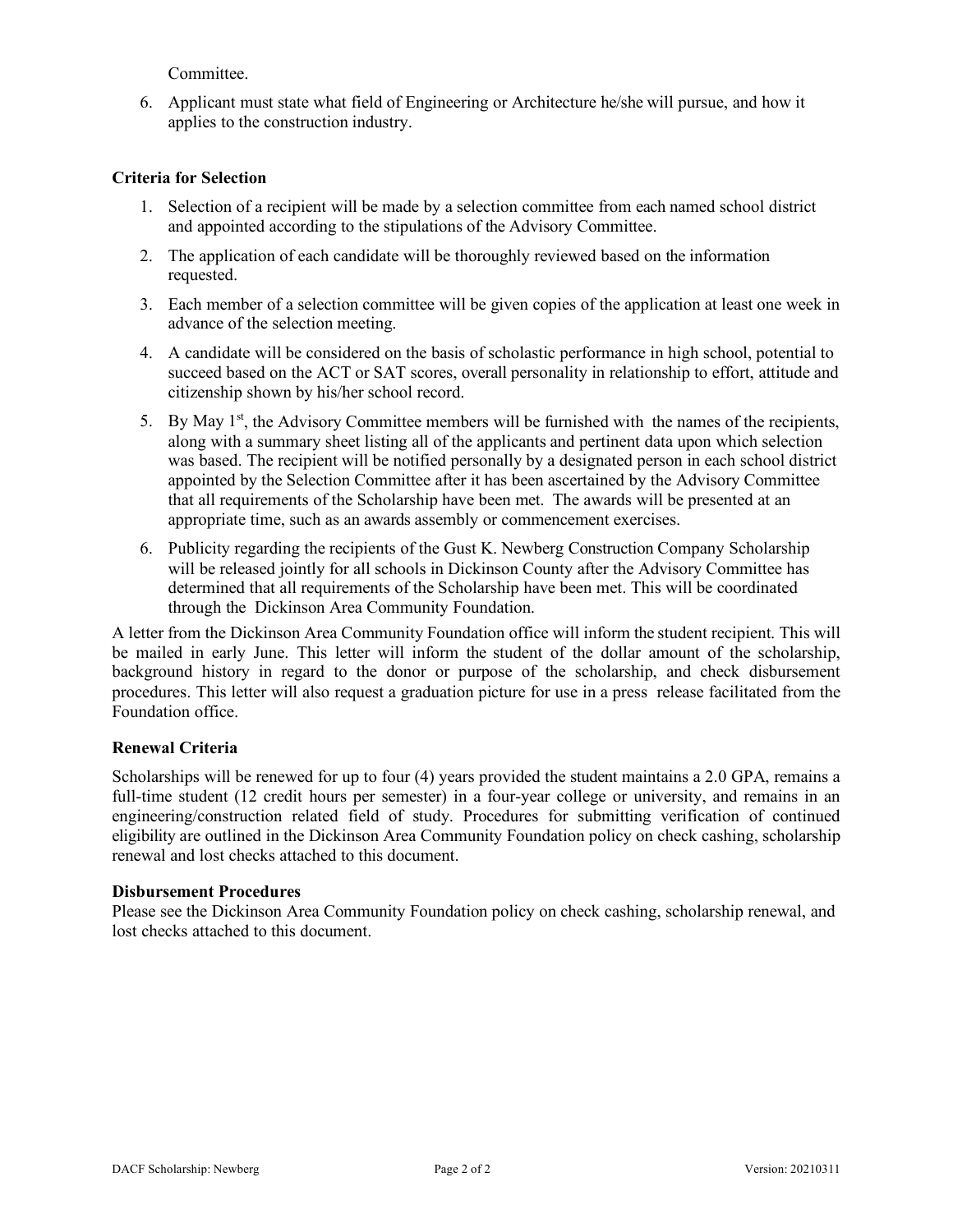

# *Gus K Newberg Construction Scholarship* **Dickinson Area Community Foundation Completed applications must be submitted by March 15th**

| Date                                                                                                                 |                                                               |  |  |
|----------------------------------------------------------------------------------------------------------------------|---------------------------------------------------------------|--|--|
| <b>Full Name</b>                                                                                                     |                                                               |  |  |
| <b>Street Address</b>                                                                                                |                                                               |  |  |
| <b>City ST ZIP Code</b>                                                                                              |                                                               |  |  |
| <b>Home Phone</b>                                                                                                    |                                                               |  |  |
| <b>High School Attended</b>                                                                                          |                                                               |  |  |
| <b>E-Mail (Required)</b>                                                                                             |                                                               |  |  |
| <b>GPA</b>                                                                                                           |                                                               |  |  |
| <b>Class Rank:</b>                                                                                                   | <b>Number in Class:</b>                                       |  |  |
| <b>ACT</b> score:                                                                                                    | <b>SAT</b> score:                                             |  |  |
| In what extra-curricular & community service activities did you participate in? (includes                            |                                                               |  |  |
| activities outside of school)                                                                                        |                                                               |  |  |
|                                                                                                                      |                                                               |  |  |
|                                                                                                                      |                                                               |  |  |
|                                                                                                                      |                                                               |  |  |
|                                                                                                                      |                                                               |  |  |
|                                                                                                                      |                                                               |  |  |
| Name of college or university you plan to attend:                                                                    |                                                               |  |  |
| Have you applied for admission?                                                                                      |                                                               |  |  |
| Have you been accepted?                                                                                              |                                                               |  |  |
| Intended field of study:                                                                                             |                                                               |  |  |
| Have you applied for other scholarships?                                                                             |                                                               |  |  |
| Have you been granted a scholarship? If so, name of scholarship & amount:                                            |                                                               |  |  |
|                                                                                                                      |                                                               |  |  |
|                                                                                                                      |                                                               |  |  |
|                                                                                                                      |                                                               |  |  |
| Please include the following with the application:                                                                   |                                                               |  |  |
| A personal statement which includes your comments on how your field of study relates to the<br>1.                    |                                                               |  |  |
| construction industry. Applicant must state what field of Engineering or Architecture he/she                         |                                                               |  |  |
|                                                                                                                      | will pursue, and how it applies to the construction industry. |  |  |
| One letter of recommendation from a teacher of the student's choice to be delivered directly to<br>2.                |                                                               |  |  |
| the Scholarship Administrator. This letter should not be made available to the applicant.                            |                                                               |  |  |
| A personal Statement on any matter the applicant wishes to call to the attention of the Advisory<br>3.<br>Committee. |                                                               |  |  |
|                                                                                                                      |                                                               |  |  |
| Copy of high school transcripts<br>4.                                                                                |                                                               |  |  |